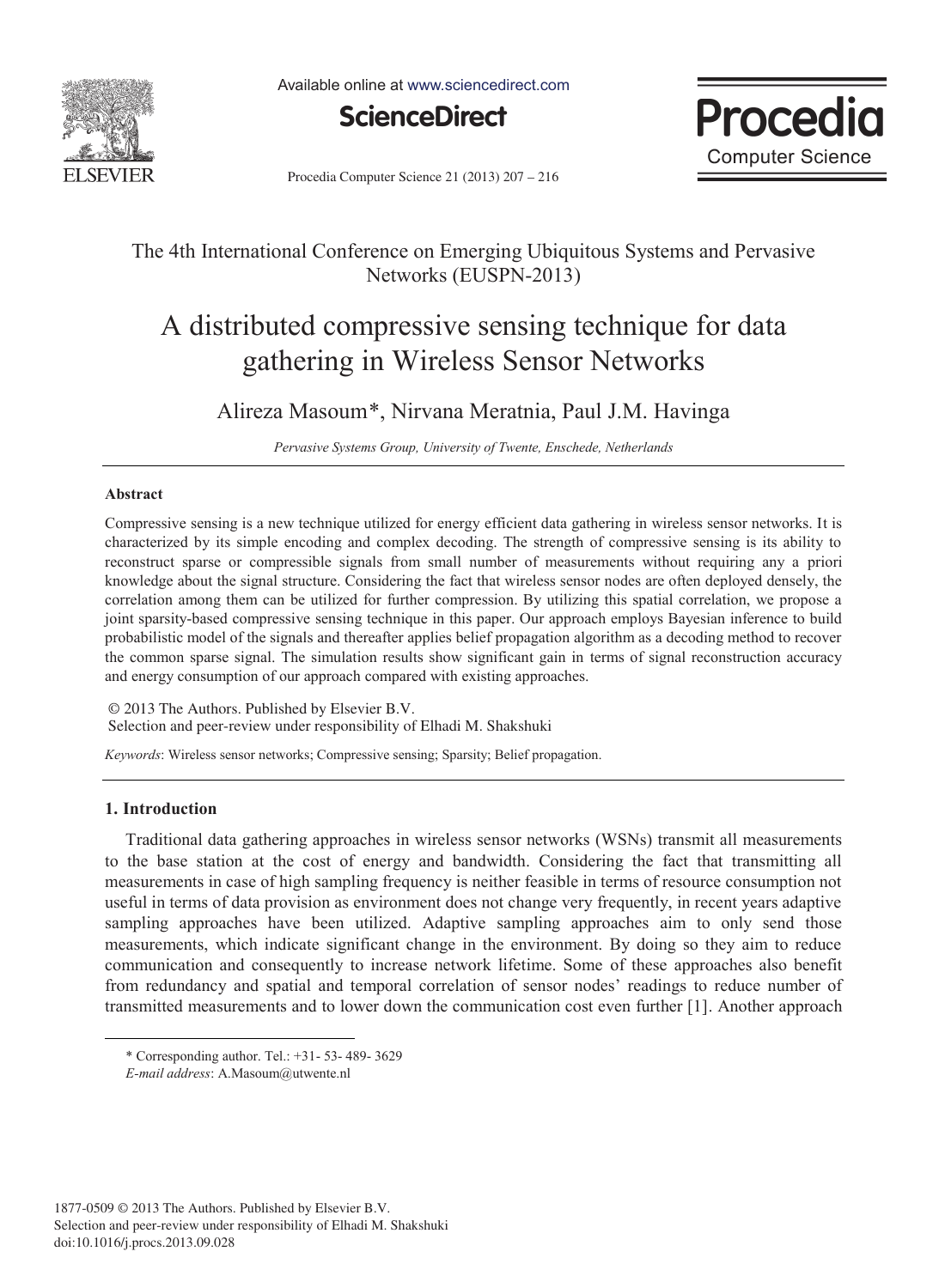to tackle the problem of high communication cost to transfer sensor measurements from the WSN to a base station is data compression. However, this technique suffers from a restriction imposed by Niquist-Shannon theory, which states that in order to accurately recover the compressed signal, signal must be sampled with frequency *(N)* higher or equal to twice of its maximum frequency of signal [2]. In most cases these number of samples are still too high for limited resources of wireless sensor networks. In addition, compression techniques require identifying the location of large coefficients. To overcome these restrictions, compressive sensing has been put forward.

Compressive sensing (CS) is a concept originating from signal processing field. The strength of compressive sensing is its ability to reconstruct sparse or compressible signal from small number of measurements without requiring any a priori knowledge about the signal structure. Compressive sensing is advantageous whenever signals are sparse in a known basis, measurements (computation at the sensor end) are expensive, and computations at the receiver end are cheap [3]. These characteristics completely match WSNs. Compared with data compression, applying compressive sensing in WSNs offers promising improvements as low power sensor nodes are not generally suitable for implementing encoding of data compression techniques [4].

There are a number of prior works which investigate the effectiveness of conventional CS techniques in WSNs. For instance, authors of [5] propose sensor readings projection techniques to be used in an adaptive compressive sensing technique. Most of proposed techniques consider only temporal correlation among individual signals measured by single sensor, while a very few approaches consider both temporal and spatial correlation among different signals. One of the most well-known CS technique proposed for correlated signals is the distributed compressive sensing technique (DCS) [6]. DCS introduces a greedy algorithm-based joint signal recovery method, which reconstructs different signals acquired by sensor nodes in a WSN where these signals are assumed to satisfy pre-defined joint sparsity models.

Previous review articles in CS limit their base recovery algorithms to Linear programming and Greedy algorithm [7]. These techniques suffer from complexity, accuracy and speed problems. Bayesian CS (BCS) [7] is a technique, which utilizes statistical characterization of the signal to complement the conventional methods. It can provide better performance in terms of accurate data reconstruction or reduced number of measurements. However, there are a few works in WSNs field, which benefit from Bayesian technique to outperform their performance [8]. TC-CSBP [8] is a belief propagation (BP) based technique, which employs only temporal correlation among sensor readings to reconstruct the signal.

In this paper, we present a spatial correlation-based distributed compresssive sensing method, which exploits belief propagation algorithm [9] to reconstruct the original signal. Considering the spatial correlation among sensor nodes, the common sparsity profile for all sensor nodes' readings has been assumed. This common sparsity profile allows our approach to reconstruct the signal and the support set together. To do so, we implement belief propagation (BP) technique on bipartite graph, which utilizes iterative message passing among the graph nodes to find the solution with high accuracy. These messages are the Gaussian probability density functions, which provide posterior distribution of signals.

 The rest of this paper is organized as follows. In Section 2 the fundamental of compressive sensing is introduced. Section 3 and 4 present system model and our approach, respectively. Section 5 presents the simulation scenarios and evaluation results. Finally in Section 6, we draw some conclusions.

#### **2. Fundamental of compressive sensing**

#### *2.1. Compressive sensing theory*

Compressive sensing states that sparse or compressible signals can be accurately or approximately recovered from a number of linear projections [3][10]. Sparse signal is a signal, which naturally exhibits sparsity while compressible signal can be well approximated with sparse representation through transforming to another space, where a small number of the coefficients represent most of the power of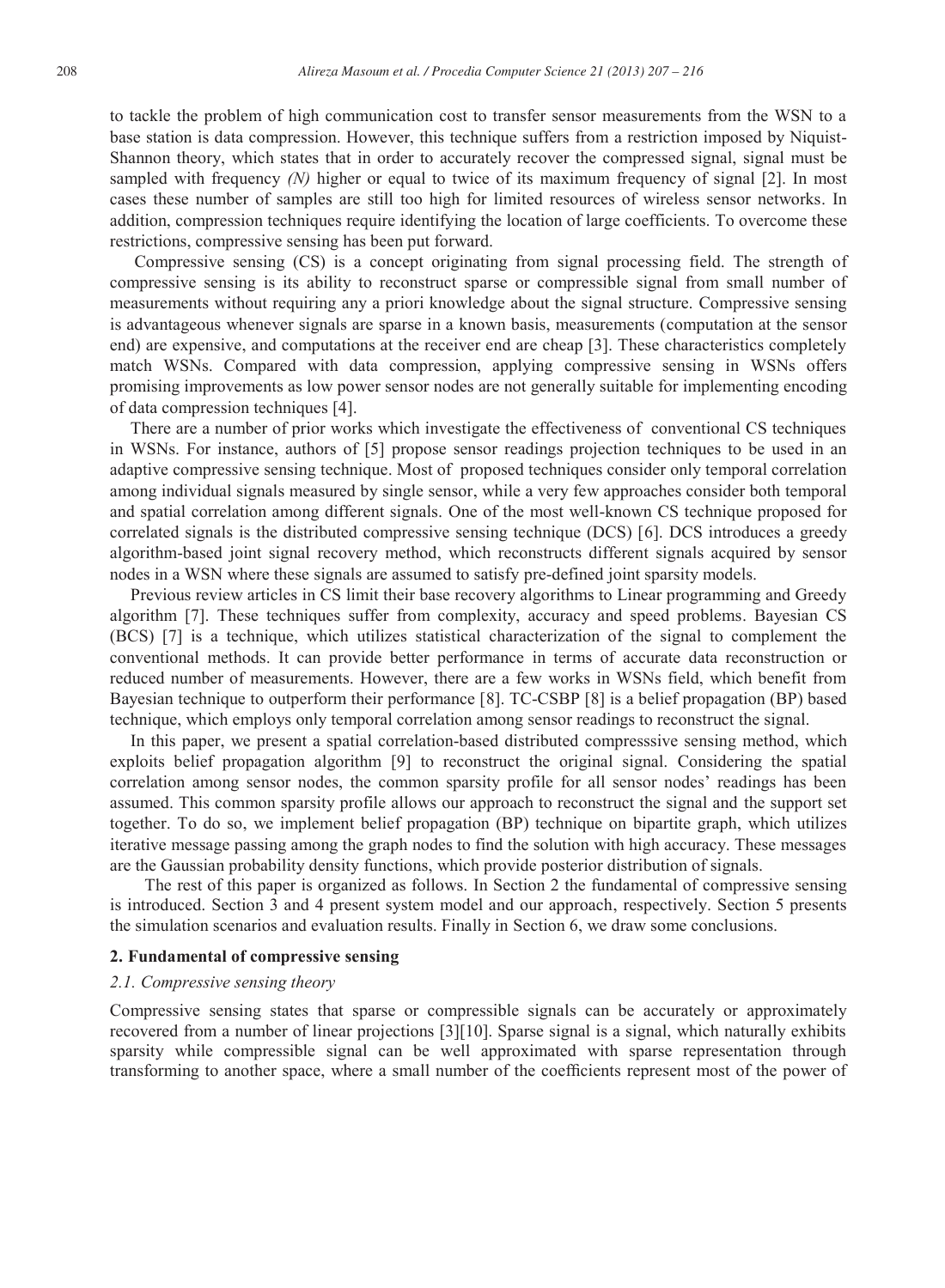the signals [10]. In what follows mathematical description of compressive sensing as presented in [3][10] is given:

Let us assume that a discrete signal  $X \in \mathbb{R}^N$ , which is presented by  $N \times 1$  column vector, has sparse representation in some basis such as Fourier or Wavelet. Considering this sparsity concept, this signal can be expressed in term of the basis as:

$$
X = \sum_{k=1}^{N} a_k \psi_k = \Psi a \tag{1}
$$

where  $\Psi$  is an  $N \times N$ orthonormal basis matrix  $\Psi = [\psi_1, \psi_2, ..., \psi_N]$ ,  $\psi_k$ ,  $k = 1, 2, ..., N$  is a  $N \times 1$ vector, and  $a = [a_1, a_2, ..., a_N]$  is the  $N \times 1$  column vector of the coefficient sequence of X in Ψ domain.

Signal  $X$  is compressible or sparse in  $\Psi$  basis, if its coefficient vectors have a few large elements and many small or zero elements. In other words, most of the elements in  $a$  are zero. Compressive sensing theory states that if signal  $X$  is  $K$ -sparse on  $\Psi$  basis, it can be captured and recovered from  $M$  nonadaptive, linear measurements ( $K < M \ll N$ ) with a certain restriction. The sampled signal via CS is described as:  $Y = \phi X$  (2)

where  $Y = [y_1, y_2, ..., y_M]$  is  $M \times 1$  measurement matrix,  $\Phi = [\Phi_1, \Phi_2, ..., \Phi_M]$  epresents a  $M \times N$ sensing matrix and each  $\Phi_i$ ,  $i = 1, 2, ..., N$  is a  $N \times 1$  vector. It must be mentioned that  $\Phi$  is a random matrix, which can be assumed as second basis. Each element  $y_i$  in measurement matrix is a product of vector X and a vector  $\Phi_i$  from sensing matrix. We can substitute X with  $\Psi \alpha$  then we can rewrite y as:

$$
Y = \phi X = \phi \Psi a = \theta a \tag{3}
$$

where  $\Theta = \Phi \Psi$  is a  $M \times N$  matrix.

Compressive sensing theory demonstrates that sparse signal can be recovered from M measurements if it can satisfy restricted isometric property (RIP). RIP states that  $\Phi$  and  $\Psi$  must be incoherent, which means that the rows of  $\Phi$  must not sparsely represent the columns of  $\Psi$  (and vice versa). Formally speaking, a matrix  $\Theta$  of size M  $\times$  N satisfies the RIP of order K if it can be the minimum number such that:

$$
(1 - \delta_k) \|a\|_2^2 \le \|\Theta a\|_2^2 \le (1 + \delta_k) \|a\|_2^2 \tag{4}
$$

where  $\delta_k \in (0,1)$  is a restricted isometric constant (RIC). Equation (4) must be hold for all a with  $\|a\|_0 \le K$ , and  $\|a\|_0$  is  $\ell_0$  norm which shows number of non-zero elements in a.  $\ell_p$  norm of vector a is defined as:  $||a||_p^p = \sum_{i=1}^{N} |a_i|^p$  (5)

RIP guarantees the exact recovery of x with high probability if  $M \ge cK \log \frac{N}{r}$  $(6)$ .

However, the recovery of the signal  $X$  from  $Y$  is an NP hard problem but it can be done through optimization. To do so,  $\ell_1$  minimization is widely used for CS signal reconstruction, while  $\ell_0$  minimization is computationally intractable. We can recover the coefficients of sparse signal a by solving  $\ell_1$  norm minimization as follows:  $\acute{X} = \Psi \acute{a}$ ;  $\acute{a} = \alpha rg \ \min_{a \in R^N} ||a||_{\ell_1}$  s.t.  $Y = \Phi X$  (7)

#### *2.2. Distributed compressive sensing*

Distributed compressive sensing is a technique, which utilizes joint sparse signal recovery method to reconstruct the sparse signal. According to this technique, sparse representation of each signal consists of a common part and an innovative part [6]. In this model, all signals share a common sparse component while each individual signal contains a sparse innovation component.

$$
X^i = Z^i_c + Z^i_{In} \quad (8)
$$

where the  $Z_c^i$  is common to the all of the  $X^i$  and its sparsity level is the minimum sparsity level of all signals in basis Ψ. The signals  $Z_{In}^i$  are the unique portions of the  $X^i$  and have its sparsity level in the same basis. In this technique, recovery process focus on reconstructing the common part as much as possible in order to do reconstruction more precisely. When the proportion of common part is far more than individual part, the reconstruction error decreases.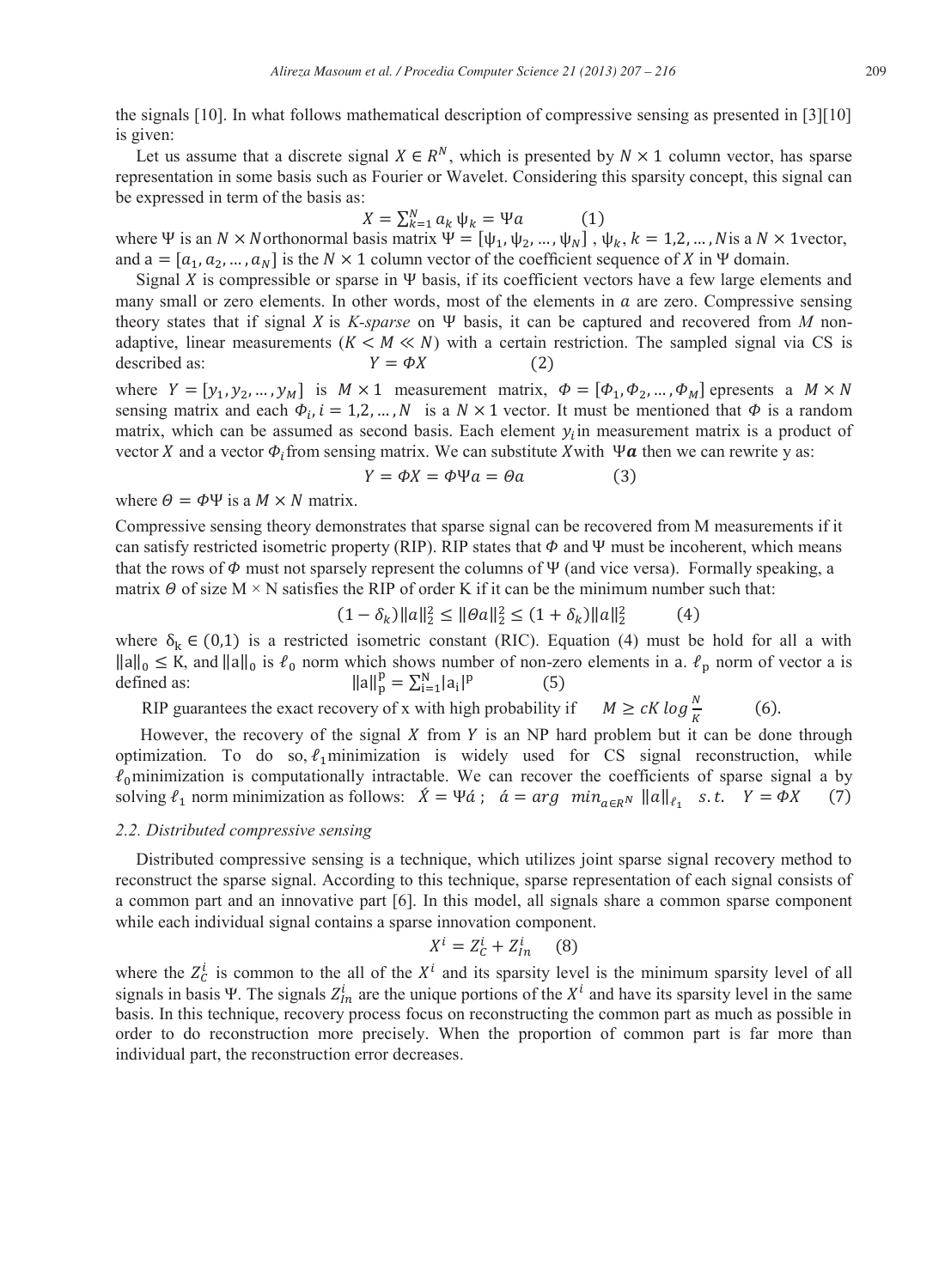#### *2.3. Belief propagation*

Belief Propagation (BP) is an iterative message passing algorithm, which can calculate the marginal distribution or find the estimates such as MAP and MMSE in Bayesian networks and Markov random fields [9]. In the sparse signal recovery field, BP runs on factor graphs and is considered as fast decoder in Bayesian compressive sensing frameworks. The factor graph is a bipartite graph, which provides a graphical representation of sparse signal recovery procedure. It consists of two disjoint nodes: variable nodes and connection (factor) nodes, which are connected through undirected edges whenever there is a dependency between these nodes. According to BP, these edges contain probability distribution functions of the variable nodes. There is only two direction for edges between variable and connection nodes [9]: Edges or messages from a variable node to the connection node which contain probability calculated by gathering the all incoming edges (excepts edges coming from node f ) and multiplying them. This edge is described as follows:  $\mu_{x \to C}(x) = \prod_{v \in N(x) \setminus \{C\}} \mu_{v \to x}(x)$  (9)

where  $\mu_{\nu \to x}$  shows the edges from node v to node x and  $N(x)$  denotes the neighbor nodes of x and  $N(x)\$ {C} denotes the neighbor nodes of x except for node C. The second edges are from a connection node to the variable node. They show probability which is computed by obtaining all incoming edges to the node f except the link from node x, multiplying them by f and finally finding the sum of all connected variable nodes except for the node x. In general, the edges going from the connection nodes to the variable node can be described as follows:

$$
\mu_{C \to x}(x) = \sum_{\sim \{x\}} C\big(N(C)\big) \prod_{v \in N(C) \setminus \{x\}} \mu_{v \to C}(v) \tag{10}
$$

where  $N(C)$  is the all variable nodes connected to the f and  $\Sigma$  is the sum over all connected variables except for x.  $\mu_{\nu \to C}(v)$  shows the edges going from variable node v to the connection node C.

#### **3. System model**

We assume a network consisting of N static homogeneous wireless sensor nodes deployed densely. These nodes are in charge to accurately monitor the area in which they are deployed and to transmit their measurements to the sink node. The sink node is a high performance computation unit, which has enough computational and power resources. Upon receiving data from sensor nodes, sink node must reconstruct and present the state of the environment with a certain level of accuracy. Since sensor nodes have very limited resources, it is essential to gather and transfer as few data as possible. To do so, we employ compressive sensing technique to accurately reconstruct the state of the environment at the sink using as few as possible measurements.

#### *3.1. Signal model*

In order to model the signal, we start with single sensor node. We consider the phenomenon to be monitored as a signal which is sampled by sensor nodes. Following Equation (2), this phenomenon can be modeled as:

$$
Y^i = \boldsymbol{\Phi}^i X^i \quad (11)
$$

where  $Y^i$  is the  $M \times 1$  measurement vector,  $X^i$  is the monitored signal coefficients or signal representation vector and  $\Phi^i$  is a  $M \times N$ random measurement matrix. We generate the elements of the sensing matrix using a random Bernouli distribution.

We assume that a set of nodes denoted by P directly transfer their measurement vector  $Y^i$  to the sink node. Therefore, sink node gathers P measurement vectors. Since we have assumed a dense network, there is spatial correlation among sensor nodes. For all measurement vectors gathered at the sink node, we redefine measurements and signal representation as follows:

$$
Y = \begin{bmatrix} y_{11}^1 & \cdots & y_{1P}^P \\ \vdots & \ddots & \vdots \\ y_{M1}^1 & \cdots & y_{MP}^P \end{bmatrix} \quad (12) \qquad X = \begin{bmatrix} x_{11}^1 & \cdots & x_{1P}^P \\ \vdots & \ddots & \vdots \\ x_{N1}^1 & \cdots & x_{NP}^P \end{bmatrix} \quad (13)
$$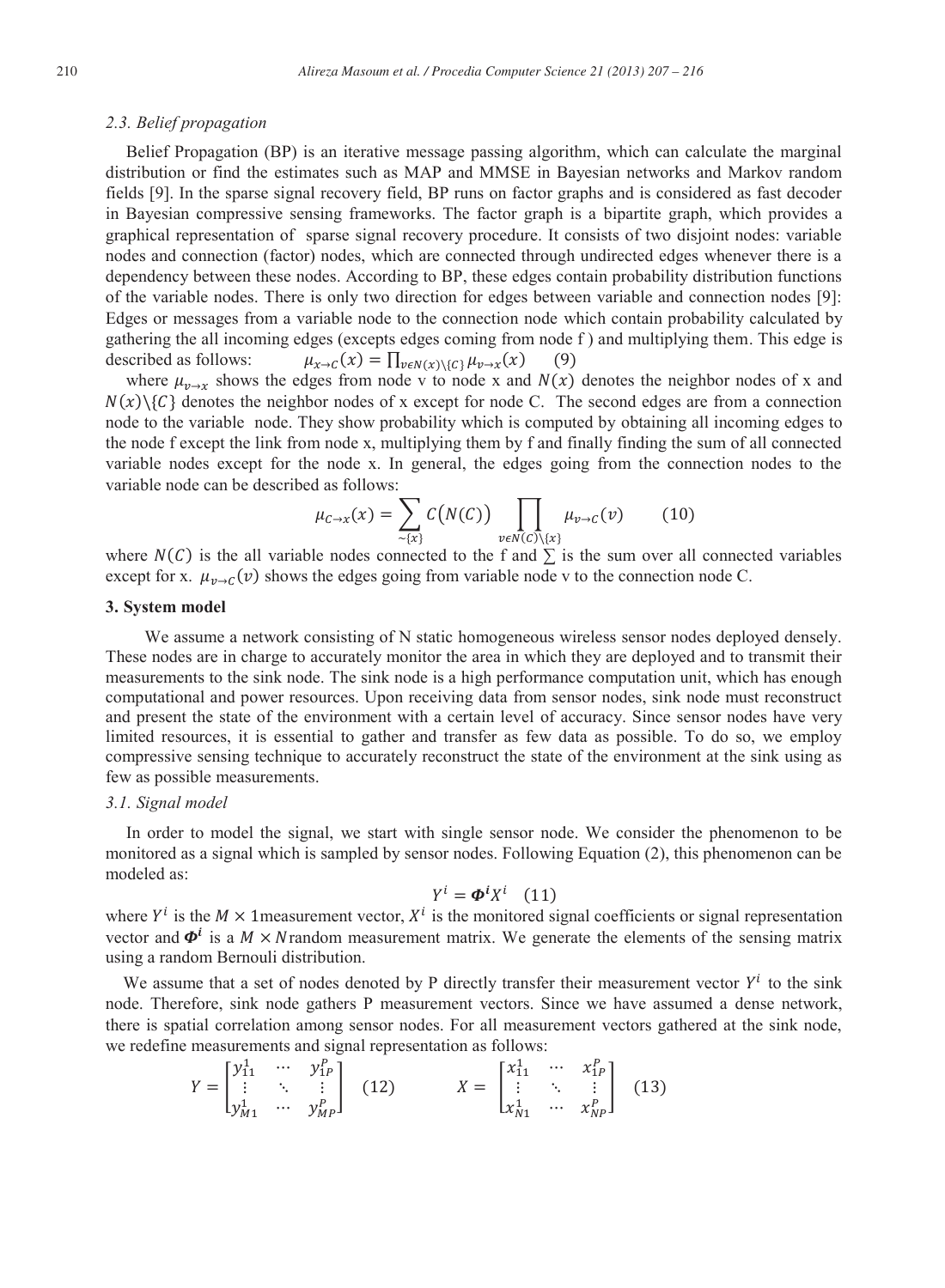where each column of these matrixes corresponds to measurements of one sensor node and its signal representation vectors. Each signal  $X^i$  consists of a small number of large elements and a large number of small elements. To distinguish between large and small elements, we define a status vector for each signal to show whether each coefficient of this signal is large or small.

$$
S^i = \{s_1, s_2, \dots, s_N\} \quad (14)
$$

For the collection of P correlated signals gathered from P sensor nodes, we define the state matrix as:

$$
S = \begin{bmatrix} S_{11}^1 & \cdots & S_{1P}^P \\ \vdots & \ddots & \vdots \\ S_{N1}^1 & \cdots & S_{NP}^P \end{bmatrix} \quad (15)
$$

Each column of this matrix shows the state variables for each sensor node and each state variable  $s_{np}^i$  is a binary variable ( $s_{np}^i \in \{0,1\}$ ), which takes value 0 when the corresponding element has a small magnitude, and value 1 when the element has a large magnitude.

$$
s_{np}^i = \begin{cases} 0, & if \ x_{np}^i \text{ is Small} \\ 1, & if \ x_{np}^i \text{ is Large} \end{cases} \tag{16}
$$

We utilize Gaussian distribution to associate the probability function for each coefficient of the signal. For  $s_{np}^i = 1$ , we select a high variance zero mean Gaussian distribution and for  $s_{np}^i = 0$ , we choose low variance zero mean Gaussian distribution. Therefore, the conditional probability of  $z_{ik}$  on  $s_{np}^i$  can be represented as:

$$
p(x_{np}^i|s_{np}^i) = \begin{cases} p(x_{np}^i|s_{np}^i = 0) \sim N(\mu_0, \sigma_0^2) \\ p(x_{np}^i|s_{np}^i = 1) \sim N(\mu_1, \sigma_1^2) \end{cases}
$$
(17)

We refer to K and N as the signal sparsity level and the signal dimension, respectively and define support set of the signal as a set of the positions where element of the signal are non-zero (large).

$$
SSeti = \{b_1, b_1, ..., b_k\}
$$
 (18)

Since we use distributed compressive sensing technique in our approach, we can change multiple measurement representation to the single measurement representation. According to Equation (8), the common sparisty part is the same among all sensor nodes. Therefore, for this part, our multiple measurement vectors are reduceed to a single vector and we have a common measurement basis matrix and a single state vector for all sensor nodes readings.

#### $\Phi = \Phi^i$  $(19)$ ,  $S_{N\times P} \rightarrow S_{N\times 1}$  (20)

#### *3.2 Signal recovery*

We consider sparse signal recovery as a Bayesian inference problem. Therefore the recovery of the signal can be achieved by maximizing the posterior probability (MAP) estimation as follows:

$$
\hat{X}, \hat{S} = \arg \max_{z,s} f(X, S|Y) \quad (21)
$$

 This representation is the signal wise MAP estimator which we resort it to the components wise MAP estimator to be able to solve it through the sum-product algorithm as follows:

$$
\hat{X} = arg \max_{X,S} \sum f(X|Y,Y) f(S|Y) \quad (22)
$$

Substituting f with probability function, we will have:

$$
\hat{X} = \arg \max_{X,S} \sum P(X|Y,S) P(S|Y) \tag{23}
$$

During recovery process, sink node follows two main goals: estimating the signal elements and detecting the support set of the signal. In order to detect the support set, sink node utilizes posterior distribution of  $s_{np}^i$  to find the following hypothesis test:

$$
\frac{P(s_{np}^i = 1|X)}{P(s_{np}^i = 0|X)} \quad (24)
$$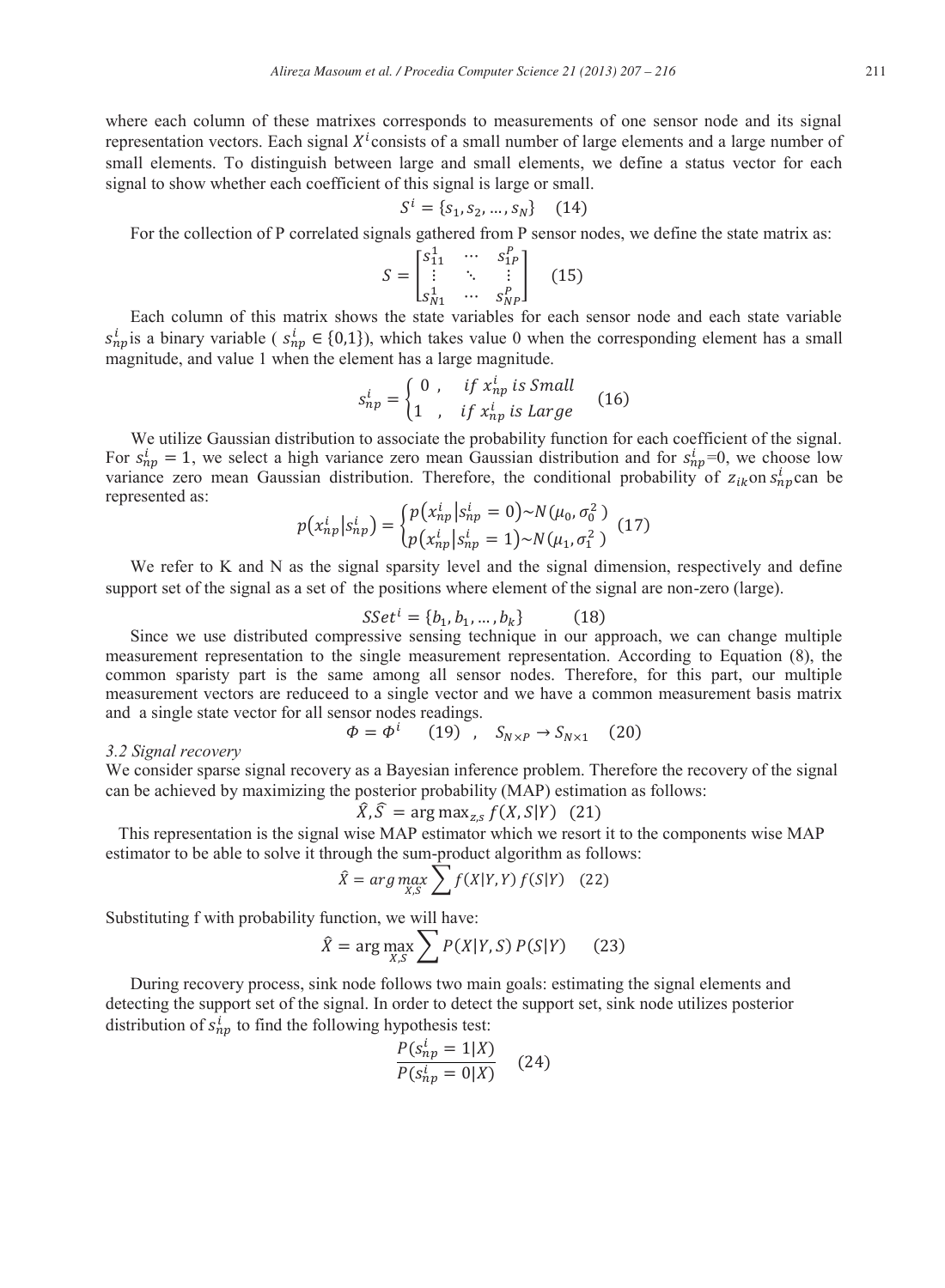#### **4. Our proposed distributed compressive sensing**

Our approach is based on the scenario in which given an already densely deployed WSN, sensor nodes regularly utilize compressive sensing technique to encode their readings and send it to the sink node. Upon receiving this information by the sink node, it decodes this information and reconstruct sensor nodes' readings which will be explained in following sections. To do so, sink node needs to utilize a recovery algorithm to reconstruct sensor nodes readings. For this purpose, greedy and linear programming are the most common recovery algorithms utilized in WSNs[4][5]. Considering statistical characteristic of the signals, Bayesian based recovery approaches can complement conventional CS methods based on linear programming or greedy algorithms. Our proposed recovery method is a joint sparsity-based compressive sensing technique which considers this property. According to our method, sink node employs Bayesian inference to build probabilistic model of the signals and thereafter applies belief propagation as a decoding method to recover the sparse signal. We organize the network activities into several rounds. This means that the base station runs recovery algorithms at intervals of a round time unit.

Since our signal recovery algorithm utilizes joint sparse signal modeling, we will execute signal recovery process two times. First we will recover the common part of the signal and then individual parts will be reconstructed by taking the result of common recovery part results.

#### *4.1. Common Part Recovery*

Our proposed belief propagation based approach utilizes graphical representation to reconstruct the signal. This graphical representation is based on factor graph representation. Before describing graph representation, we need to find probability distribution of signal elements, which is considered as an input to the factor graph. Each state variable is assumed to be a Bernouli random variable with  $P(s_i = 1) = \beta$ . Since signal is K sparse, we can assume  $\beta = K/N$ . Therefore, the prior probability distribution of each state variable is stated as follows:

$$
p(s_i) = \begin{cases} \beta = \frac{K}{N} & s_i = 1\\ 1 - \beta = 1 - \frac{K}{N} & s_i = 0 \end{cases}
$$
 (25)

The proposed factor graph presented in Fig. 1 is a bipartite graph  $G = (VN, CN, E)$  consisting of variable nodes VNs, connection nodes CNs and edges Es. As mentioned in the previous section, this factor graph representation allows us to find marginal probability distribution easily. To build this graph, we consider variable nodes and connection nodes and connect these node through the undirected edges when a connection node depends on a variable node. This representation allows us to calculate the marginal distribution functions by message passing between variable nodes and connection nodes.

Our graph consists of two sub-graphs, which have common nodes at  $VN_2$  with signal coefficients  $\{z_i\}$ : The first sub-graph (sub-graph 1) computes the approximate posterior marginal distribution  $\{z_i\}$ . Selecting appropriate probability distribution functions here guarantees low sparsity solution. The second sub-graph (sub-graph 2), provides approximation for the signal elements and estimates signal sparsity level. For the sub-graph 1, two variable nodes and one connection node can be defined: state variables  $VN_1$  and signal coefficients  $VN_2$ , are the variable nodes, while  $CN_1$  is the connection node which provides a link between state variables S and signal elements Z. By running belief propagation technique over this graph, the edges going from the variable node to the connection node provide belief about the current estimation of the signal coefficients. This belief will be used to update the probability about the signal sparsity level later. Therefore,  $VN_1$ sends the distribution of each state variable  $p(s_i)$ to  $CN_1$ . Then  $CN_1$  finds the Gaussian distribution of  $z_{ik}$  by marginalizing signal elements based on state variables as follows:  $CN_1(z_{ik}, s_i) \sim p(z_{ik}|s_i)$  (26)

Now it is necessary to find the edges going from the connection nodes to the variable node. According to Equation (11), this edge can be calculated as follows: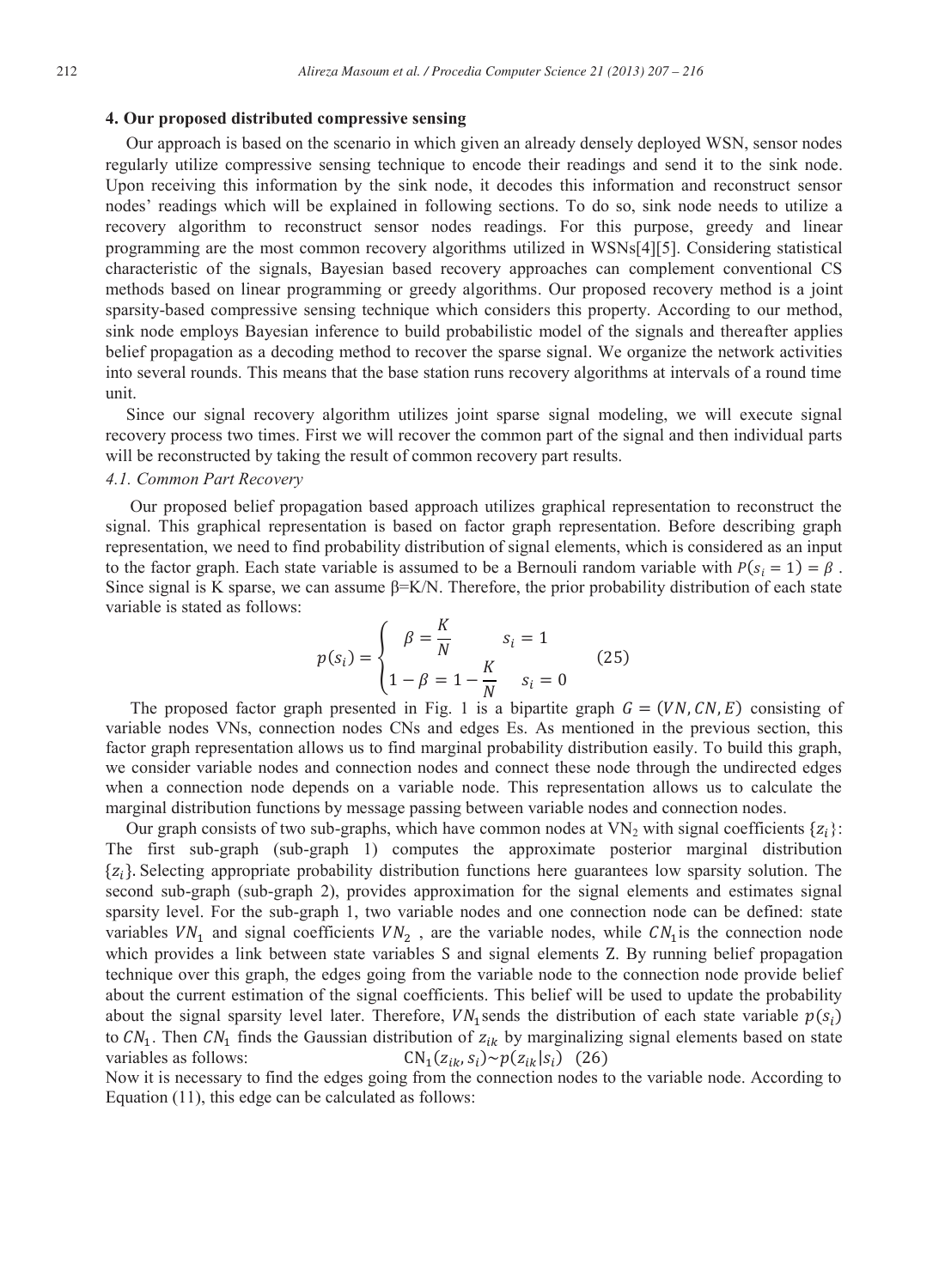$$
\mu_{CN_1 \to Z}(z) = \sum_{\sim(z)} CN_1(N(CN_1)) \prod_{v \in N(CN_1) \setminus \{Z\}} \mu_{v \to CN_1}(v) \tag{27}
$$

where  $N(CN_1)$  is all variable nodes connected to the  $CN_1$  and  $\Sigma$  is the sum over all connected variables except for z.  $\mu_{\nu \to cN}(\nu)$  shows the edges going from variable node v to the connection node  $CN_1$ .

Belief propagation states that edges going from connection nodes to the signal elements nodes represent the belief about sparsity level. In fact, this edge carry two Gaussian distributions for zero and non-zero coefficients of signal. Therefore,  $CN_1$  calculates the mixture Gaussian distribution of signal elements and send the parameters of this distribution to the  $VN<sub>2</sub>$ . Upon receiving these parameters,  $VN<sub>2</sub>$  calculates the prior probability distribution of  $z_{ik}$  as follows:

$$
p(z_{ik}|s_i) = \beta \times p(z_{ik}|s_i = 0) + (1 - \beta) \times p(z_{ik}|s_i = 1) = \beta \times N(\mu_1, \sigma_1^2) + (1 - \beta) \times N(\mu_0, \sigma_0^2)
$$
  
=  $\beta \times N(\mu_1, \sigma_1^2) + (1 - \beta) \times \delta(z_{ik})$  (28)

where  $\delta(x)$  is a Dirac distribution function and  $\int \delta(x) dx = 1$ .



Fig. 1. Factor graph representation Fig. 2. Factor graph representation for individual part

The second sub-graph located in the right side of this factor graph has two variable nodes and one connection node:  $VN_2$  which is common with sub-graph 1, measurement variables  $VN_3$  are the variable nodes while  $CN_2$  is the connection node which provides a link between  $VN_2$  and  $VN_3$ . This sub-graph is in charge of calculating marginal distribution of signal elements. According to the Equation (9), this distribution can be calculated by multiplying all incoming message to the variable nodes as follow:

$$
CN_2(z) = \prod_{u \in N(z)} \mu_{u \to z}(z) \quad (29)
$$

The connection node  $CN_2$  receives all these incoming edges from variable node  $VN_2$ . For this connection node, the edge coming from  $VN_2$  provides belief about the current state of signal elements. The incoming edges are the mixture of Gaussian densities. In fact, each member of  $VN<sub>2</sub>$ broadcasts its Gaussian density to all connection nodes involved in its measurement.  $CN<sub>2</sub>$  is a delta function node which provides relationship between signal observation variable node  $VN_3$  and signal coefficient variable nodes  $VN_2$ . This connection node is defined as:

$$
CN_2(Z^k, y_{ik}) = \delta(y_{ik} - \sum_{i} a_{ik} z_{jk}), \qquad z_{ik} \in Z^k \quad (30)
$$

For each variable node  $z_{ik}$ , variable node  $y_{ik}$  is multiplied by delta function of connection node with other density functions received from variable nodes  $y_{ik}$  to find the marginal distribution of each variable:

$$
P(z_{ik}|Y) = CN_{ik}(Z^k, y_{ik}) \times \prod_{i \neq j_k \to ZY_{ik}} (\mathbf{z}_{jk})
$$
 (31)

This marginal distribution will be calculated in each iteration of algorithm till it converges. Since the signal coefficients are independent, the joint distribution of the signal Z can be calculated as: ே

$$
p(Z^k|Y) = \prod_{i=1} p(z_{ik}|Y) \qquad (32)
$$

Therefore, each connection node gathers all incoming edges (Gaussian densities) which are simply the multiplication of all incoming links to the connection node.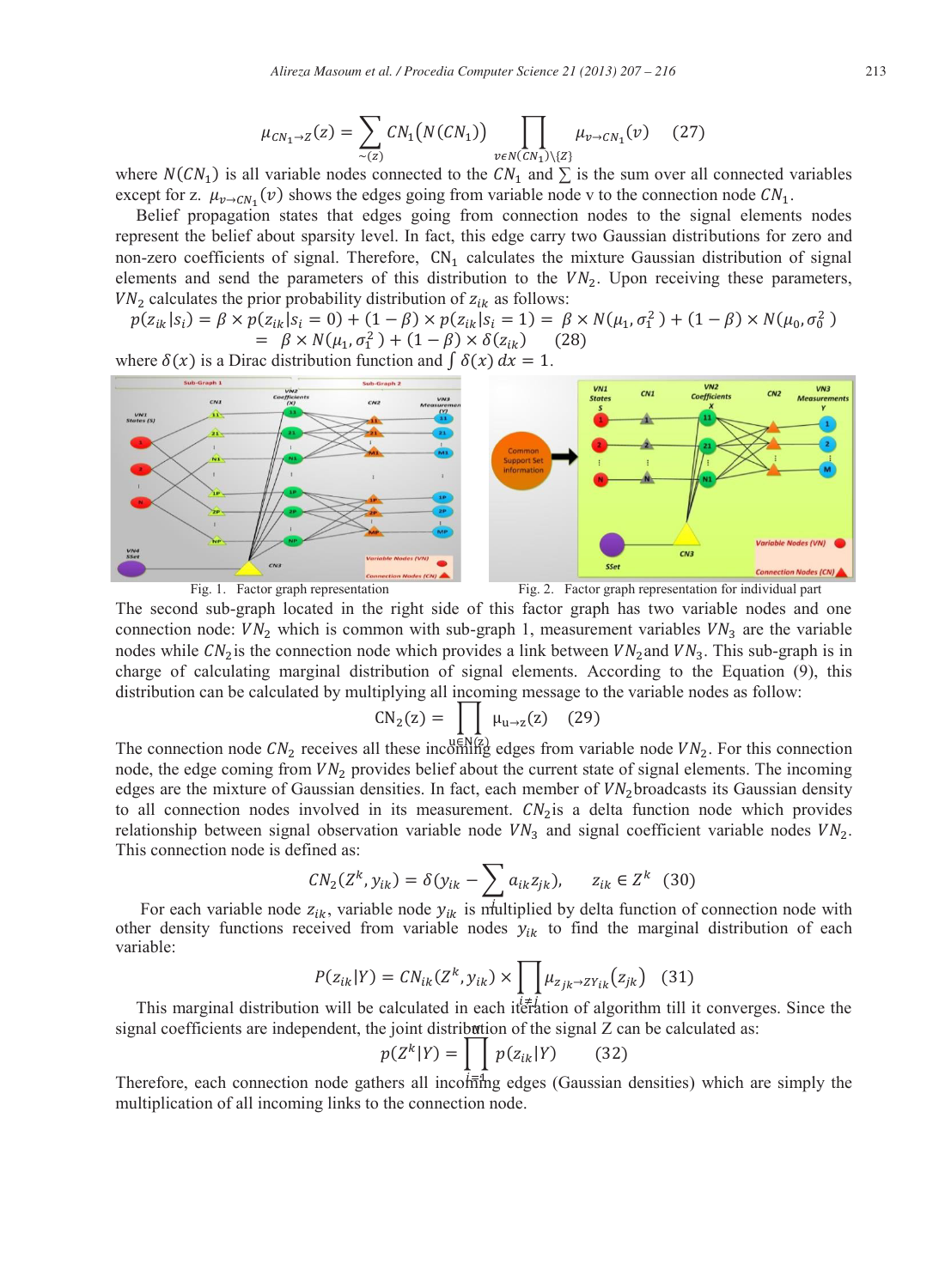#### *4.1.1. Support set detection*

 The main goal of the second part of the graph is finding the support set of signal. To do so, the sink node requires finding the posterior distribution of state variables from sensor observations by calculating the following probability ratio:

$$
SSet = \left\{ i: \frac{p(s_i = 1|Y)}{p(s_i = 0|Y)} \ge 1 \right\}
$$
 (33)

Factorizing over  $z_{ik}$ , this probability ratio becomes

$$
\frac{p(s_i = 1|Y)}{p(s_i = 0|Y)} = \frac{\int p(s_i = 1|Y, z_{ik})p(z_{ik}|Y)}{\int p(s_i = 0|Y, z_{ik})p(z_{ik}|Y)}\tag{34}
$$

This part of graph consists of one connection node  $CN_3$  and two variable nodes  $VN_3$  and  $VN_4$ . In each iteration of the algorithm, variable nodes  $VN_3 = Y$  pass their marginal distribution values to the variable nodes  $VN_2 = Z$ . As denoted in Equation (28), variable node  $VN_2$  calculates the Gaussian density of all incoming edges through multiplying these messages. Then, the link between variable node  $z_{ik}$  and connection node  $CN_1$  pass the parameters of this function to the connection node. These edges provide the second parameter of the aforementioned probability ratio.

The first part of this ratio will be calculated through connection node  $CN<sub>3</sub>$ . Considering the Bayesian rules and the prior probability distribution, the connection node that links signal elements to the support set model of the signal is described as follow:

$$
CN_3(|SSet|,Z) = p(|SSet| |Z) = \frac{P(Z| |SSet|) \times P(|SSet|)}{P(Z)}
$$
(35)

where  $|SSet|$  shows the cardinality of the recovered support detection set. Since over measurement ratio is more than sparity level K, we need to minimize this cardinality in our calculations. In (28), we already calculated  $p(|SSet| |Z)$  but in this section there is  $R = {N \choose K}$  possible sets which can play role of the support set, where K is the cardinality of support set. Since support set has K non-zero elements, there will be  $\binom{N}{K}$  possibility for selecting support set. We define RSet = {PSSet<sub>1</sub>, PSSet<sub>2</sub>, ..., PSSet<sub>R</sub>} as all possible support sets with K cardinality, while  $\overline{\text{RSet}}$  is the all possible sets of non-support set. Considering these sets, in order to find  $P(Z | SSet)$ , we need to calculate two marginal distributions: One for the elements of each support set  $PSSet_i$  (non-zero elements) and another for the elements of  $\overline{PSSet}_i$  (zero elements). Marginal distribution for the elements of PSSet<sub>i</sub> is the Gaussian distribution defined as  $p(Z_{ik}|s_i = 1)$  while for the elements of  $\overline{PSSet_i}$  this distribution is defined as  $p(Z_{ik}|s_i = 0)$ . For each candidate support set, connection node  $CN_3$  multiply the marginal distribution of these elements to find following probability:

$$
p(Z^k | |PSSet_l|) = \prod_{i \in PSSet_l} p(Z_{ik} | s_i = 1) \times \prod_{j \in PSSet_l} p(Z_{jk} | s_j = 0) \quad (36)
$$

Finally for the all member of RSet, the connection  $(N_A)$  adds all these marginal distribution:

$$
p(Z^{k} | |SSet|) = \sum_{l=1} p(Z^{k} | |PSSet_l|) \quad (37)
$$

Since all candidate support sets have the same probability to act as a main support set, therefore,  $P(|SSet| = 1/N$ . Finally,  $P(Z^k)$  can be calculated through Equation (27). At the end, connection node  $CN_3$  sends  $p(Z^k | SSet)$  and  $p(Z^k | Y)$  to the variable node SSet. According to Equation (10), this variable node calculates the approximate posterior distribution as follow:

 $p(|SSet||Y) = \sum_{z_{1k}} \sum_{z_{2k}} ... \sum_{z_{Nk}} (p(|SSet||Z^{k}) \times \prod_{i=1}^{N} p(z_{ik} | Y))$  (38) These probabilities exchange for a certain number of iterations. At the end, sink node utilizes these marginal distributions to find the best support set using Equation (33). After finding the best support set, the base station re-initializes the algorithm according to the support set. To do so, SSest re-initializes the prior distribution of signal coefficients through detected support set. Then,  $VN_2$  and  $VN_3$  iteratively exchange probability functions through  $CN_2$  to find marginal posteriors which led to reconstruct the signal Z.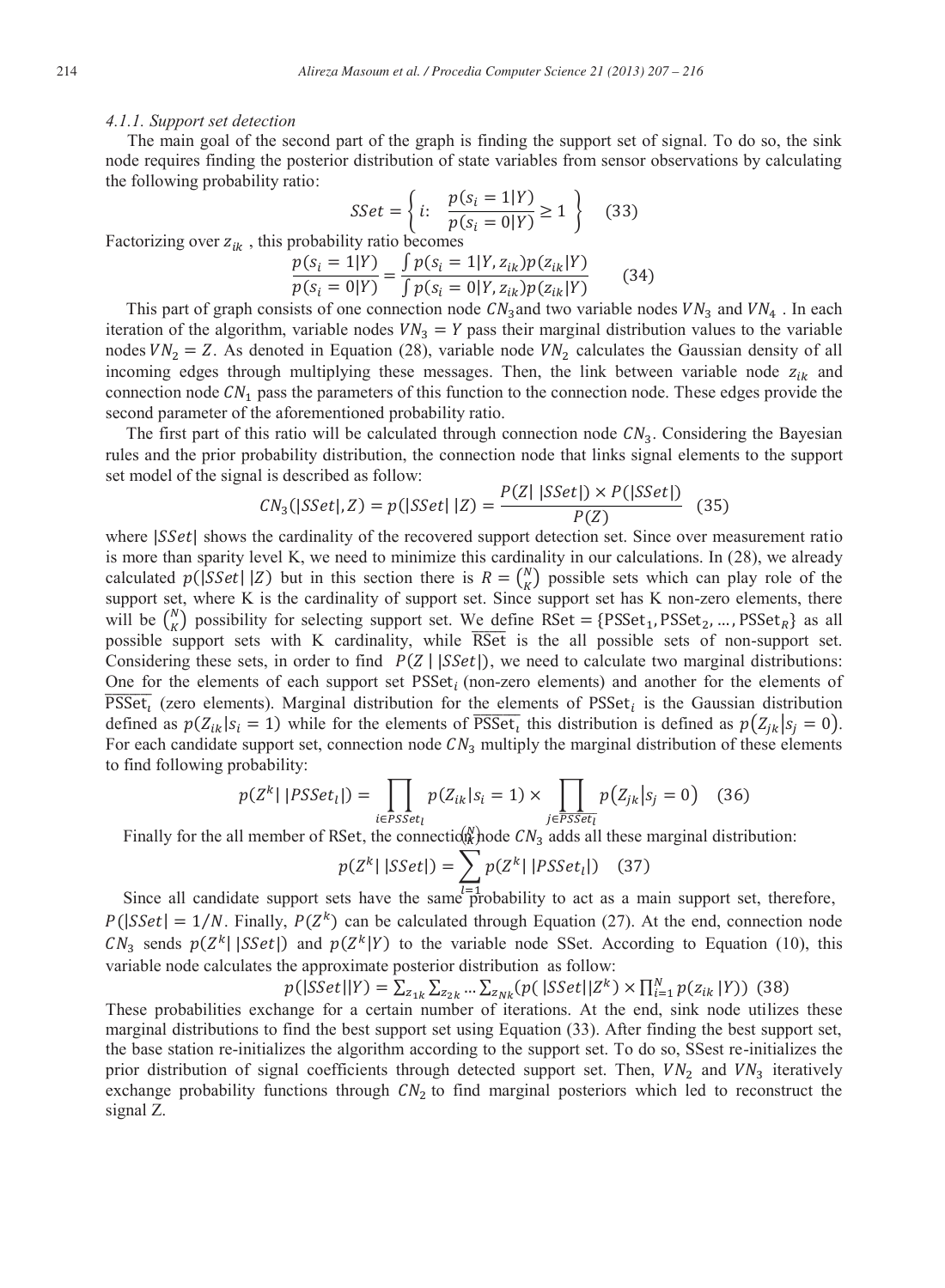#### *4.2. Individual part Recovery*

 After finding the common part, now sink node has to find the individual parts. To do so, it executes the previous model but only runs the simplified version of belief propagation approach which is only available for single sensor measurements. This simplified version has some input from the common parts and provides information about the common support set. The other details are as same as common recovery part. This simplified version is illustrated in Fig. 2. Fig. 3 illustrates the pseudo-code of the proposed algorithm.



## **5. Simulation**

 In this section, we discuss the performance of our algorithm in terms of reconstruction error, support set detection accuracy and energy consumption. We consider a network of 10 sensor nodes arranged in a star topology. In this network, sink node is located in the center and each sensor node has direct access to the sink. We compare performance of our algorithm with Basis Pursuit [11] and Joint-BP[12]. For simulation, we use temperature data gathered by wireless MicaZ sensor nodes deployed in the Hessle Anchorage of the Humber Bridge [13].

#### *5.1. Reconstruction Error*

In order to measure the accuracy, we calculate minimum square error (MSE). Fig. 4 shows our reconstruction error as a function of measurement ratio  $\frac{m}{N}$  for all approaches. As it can clearly be seen, Joint BP and our approach outperform Basis Pursuit algorithm. For small to moderate measurement ratios, our approach clearly outperforms, while the difference with the other two approaches becomes less significant as the measurement rate decreases.

#### *5.2. Support detection set accuracy*

We define support error rate as  $SER = \frac{\sum_{i=1}^{N}((\hat{s}_i \notin \overline{SSet}|s_i \in Sset)) |(\hat{s}_i \in |s_i \notin Sset)})}{N}$ , where  $\hat{s}_i$  is the member of detected support set  $\widehat{SSet}$  and  $S_i$  is the member of original support set  $SSet$ . It measures the error rate between detected support set  $\overline{SSet}$  and original support set  $SSet$ . Considering  $\overline{SER}$ , support detection accuracy parameter  $SDA = 1 - SER$  and utilized to evaluate the accuracy of different algorithms. Fig. 5 depicts support detection accuracy level as a function of measurements ratio. Our approach provides the best accuracy compared with the other two approaches. There are two main reasons for this: firstly, our approach shares common sparse set among different sensor nodes and attempts to recover this set utilizing spatial correlation among sensor nodes. In addition, it utilizes statistical parameters to find accurate posterior distribution functions, which leads to accurate support set detection.

#### *5.3. Energy Consumption*

In order to compare proposed methods in terms of energy consumption, we use relative energy

consumption concept defined as  $REC = \frac{\sum_{i=1}^{p} E_p}{\sum_{i=1}^{p} E_t}$  [5] which is the ratio of overall energy consumption among all nodes to run CS over the consumed energy for sending all measurements to the sink without